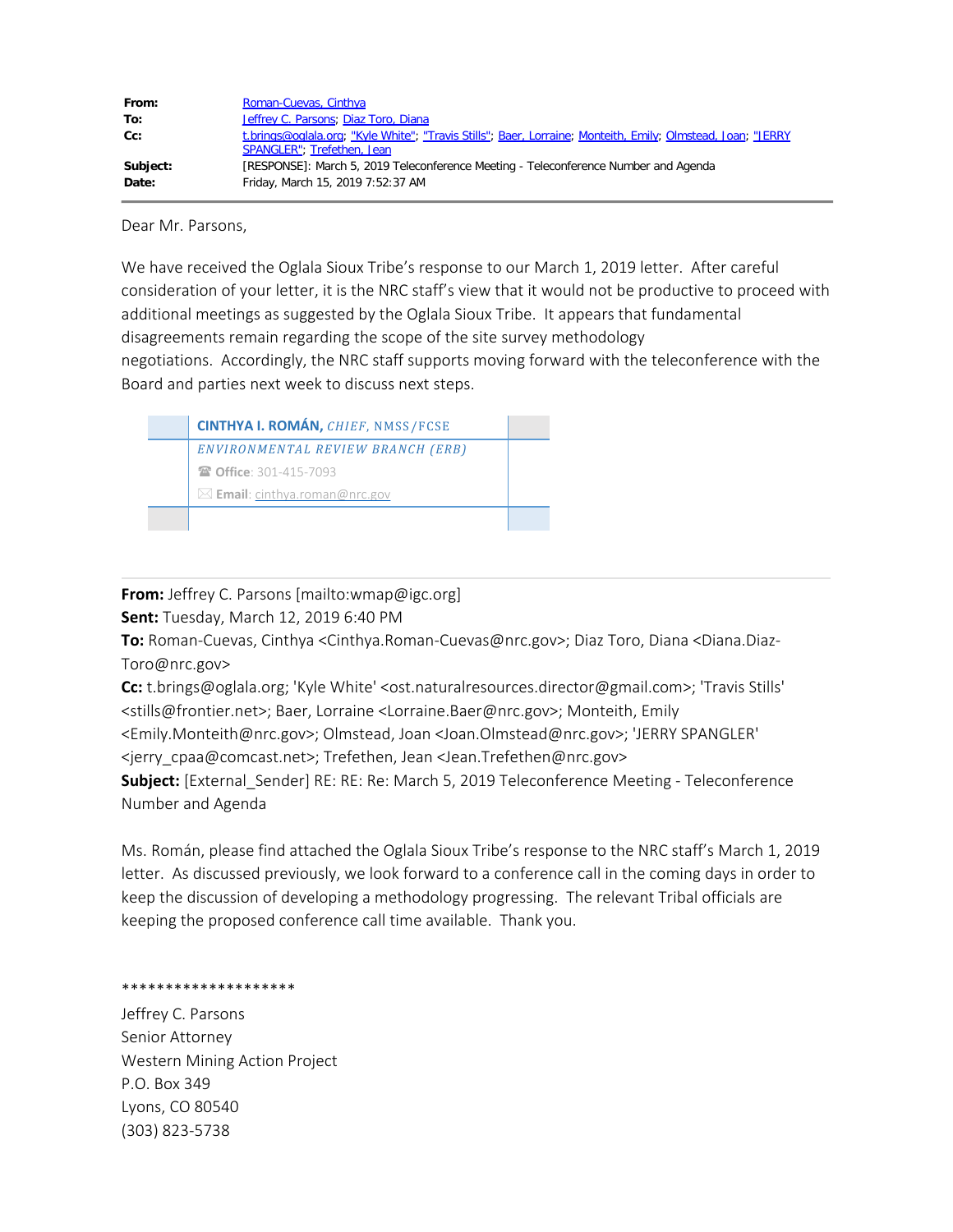**From:** Diaz Toro, Diana <[Diana.Diaz-Toro@nrc.gov](mailto:Diana.Diaz-Toro@nrc.gov)> **Sent:** Thursday, March 7, 2019 2:27 PM **To:** Jeffrey C. Parsons <**wmap@igc.org> Cc:** [t.brings@oglala.org;](mailto:t.brings@oglala.org) 'Kyle White' [<ost.naturalresources.director@gmail.com](mailto:ost.naturalresources.director@gmail.com)>; 'Travis Stills' [<stills@frontier.net](mailto:stills@frontier.net)>; Baer, Lorraine [<Lorraine.Baer@nrc.gov](mailto:Lorraine.Baer@nrc.gov)>; Monteith, Emily [<Emily.Monteith@nrc.gov](mailto:Emily.Monteith@nrc.gov)>; Roman-Cuevas, Cinthya <[Cinthya.Roman-Cuevas@nrc.gov](mailto:Cinthya.Roman-Cuevas@nrc.gov)>; Olmstead, Joan <[Joan.Olmstead@nrc.gov>](mailto:Joan.Olmstead@nrc.gov); 'JERRY SPANGLER' [<jerry\\_cpaa@comcast.net](mailto:jerry_cpaa@comcast.net)>; Trefethen, Jean [<Jean.Trefethen@nrc.gov](mailto:Jean.Trefethen@nrc.gov)>

**Subject:** RE: RE: Re: March 5, 2019 Teleconference Meeting - Teleconference Number and Agenda

Mr. Parsons,

Thank you, we look forward to the Oglala Sioux Tribe's response early next week.

Regards, Diana

*Diana Diaz-Toro* Project Manager NMSS/FCSE 301-415-0930 [diana.diaz-toro@nrc.gov](mailto:diana.diaz-toro@nrc.gov)

**From:** Jeffrey C. Parsons [\[mailto:wmap@igc.org](mailto:wmap@igc.org)]

**Sent:** Thursday, March 07, 2019 2:23 PM

**To:** Diaz Toro, Diana [<Diana.Diaz-Toro@nrc.gov](mailto:Diana.Diaz-Toro@nrc.gov)>

**Cc:** [t.brings@oglala.org;](mailto:t.brings@oglala.org) 'Kyle White' [<ost.naturalresources.director@gmail.com](mailto:ost.naturalresources.director@gmail.com)>; 'Travis Stills' [<stills@frontier.net](mailto:stills@frontier.net)>; Baer, Lorraine [<Lorraine.Baer@nrc.gov](mailto:Lorraine.Baer@nrc.gov)>; Monteith, Emily [<Emily.Monteith@nrc.gov](mailto:Emily.Monteith@nrc.gov)>; Roman-Cuevas, Cinthya <[Cinthya.Roman-Cuevas@nrc.gov](mailto:Cinthya.Roman-Cuevas@nrc.gov)>; Olmstead,

Joan <[Joan.Olmstead@nrc.gov>](mailto:Joan.Olmstead@nrc.gov); 'JERRY SPANGLER' [<jerry\\_cpaa@comcast.net](mailto:jerry_cpaa@comcast.net)>; Trefethen, Jean [<Jean.Trefethen@nrc.gov](mailto:Jean.Trefethen@nrc.gov)>

**Subject:** [External\_Sender] RE: Re: March 5, 2019 Teleconference Meeting - Teleconference Number and Agenda

Thank you Ms. Diaz-Toro, we are working on a response to NRC Staff. However, the NRC Staff's request for concrete positions rather than the give and take discussion that was anticipated, along with the need to coordinate availability of Tribal officials and counsel, necessitates a bit more time. We currently anticipate getting back to you early next week, in time to plan for a conference call on the  $13<sup>th</sup>$ . Thank you.

## \*\*\*\*\*\*\*\*\*\*\*\*\*\*\*\*\*\*\*\*

Jeffrey C. Parsons Senior Attorney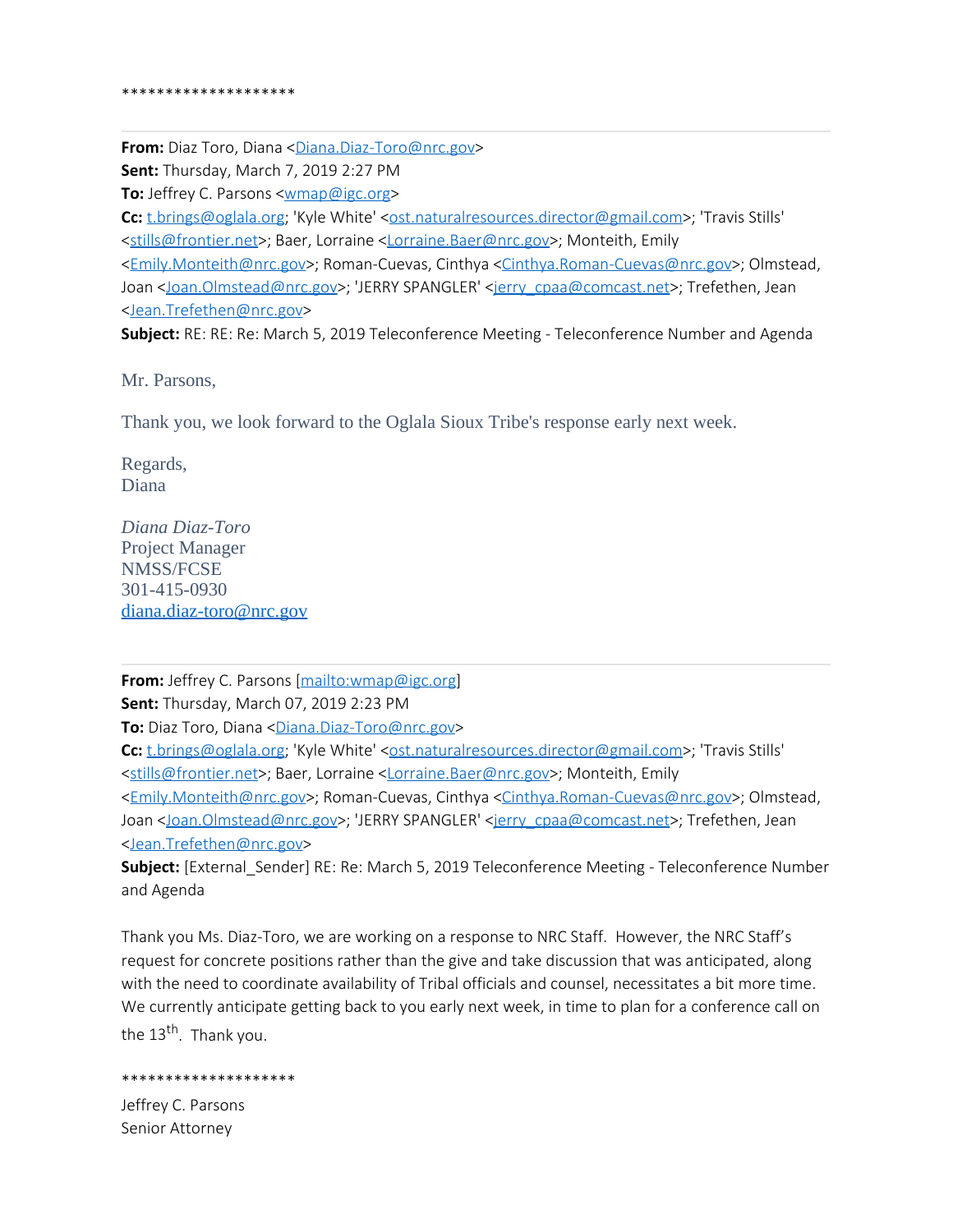Western Mining Action Project P.O. Box 349 Lyons, CO 80540 (303) 823-5738 \*\*\*\*\*\*\*\*\*\*\*\*\*\*\*\*\*\*\*\*

**From:** Diaz Toro, Diana <[Diana.Diaz-Toro@nrc.gov](mailto:Diana.Diaz-Toro@nrc.gov)> **Sent:** Wednesday, March 6, 2019 1:23 PM **To:** Jeffrey C. Parsons <**wmap@igc.org> Cc:** [t.brings@oglala.org;](mailto:t.brings@oglala.org) Oglala Sioux THPO - Kyle White [\(ostnrranrd@gwtc.net](mailto:ostnrranrd@gwtc.net)) [<ostnrranrd@gwtc.net](mailto:ostnrranrd@gwtc.net)>; Travis Stills [<stills@frontier.net](mailto:stills@frontier.net)>; Baer, Lorraine [<Lorraine.Baer@nrc.gov](mailto:Lorraine.Baer@nrc.gov)>; Monteith, Emily <**Emily.Monteith@nrc.gov>**; Roman-Cuevas, Cinthya <*Cinthya.Roman-*[Cuevas@nrc.gov](mailto:Cinthya.Roman-Cuevas@nrc.gov)>; Olmstead, Joan <[Joan.Olmstead@nrc.gov](mailto:Joan.Olmstead@nrc.gov)>; JERRY SPANGLER [<jerry\\_cpaa@comcast.net](mailto:jerry_cpaa@comcast.net)>; Trefethen, Jean [<Jean.Trefethen@nrc.gov](mailto:Jean.Trefethen@nrc.gov)> **Subject:** RE: Re: March 5, 2019 Teleconference Meeting - Teleconference Number and Agenda

Dear Mr. Parsons,

The NRC staff is considering your request to reschedule the planned March 5, 2019 meeting for the week of March 11. Before confirming a date, however, we would like to understand if we can expect a written response by this Friday, March 8, 2019. Based on the Tribe's concerns and requests we heard on February 19 and 22, we need to understand the Tribe's willingness to proceed within the previously negotiated parameters.

As mentioned in my earlier email, we held the call open for some additional time in case other Tribes intended to call. Mr. Ben Rhodd of the Rosebud Sioux Tribe, who called into the meeting and followed-up via e-mail, shared that some of the invited Tribes are not available on March 12. Based on the availability of the invited Tribes, we are proposing the following alternative dates for a potential follow-up meeting:

Wednesday, March 13 at 1:00pm MT (3:00pm ET) Thursday, March 14 at 10:00am MT (12:00pm ET) or 1:00pm MT (3:00pm ET)

Regards, Diana

*Diana Diaz-Toro* Project Manager NMSS/FCSE 301-415-0930 [diana.diaz-toro@nrc.gov](mailto:diana.diaz-toro@nrc.gov)

**From:** Diaz Toro, Diana **Sent:** Tuesday, March 05, 2019 12:12 PM **To:** Jeffrey C. Parsons <**wmap@igc.org> Cc:** [t.brings@oglala.org;](mailto:t.brings@oglala.org) Oglala Sioux THPO - Kyle White [\(ostnrranrd@gwtc.net](mailto:ostnrranrd@gwtc.net))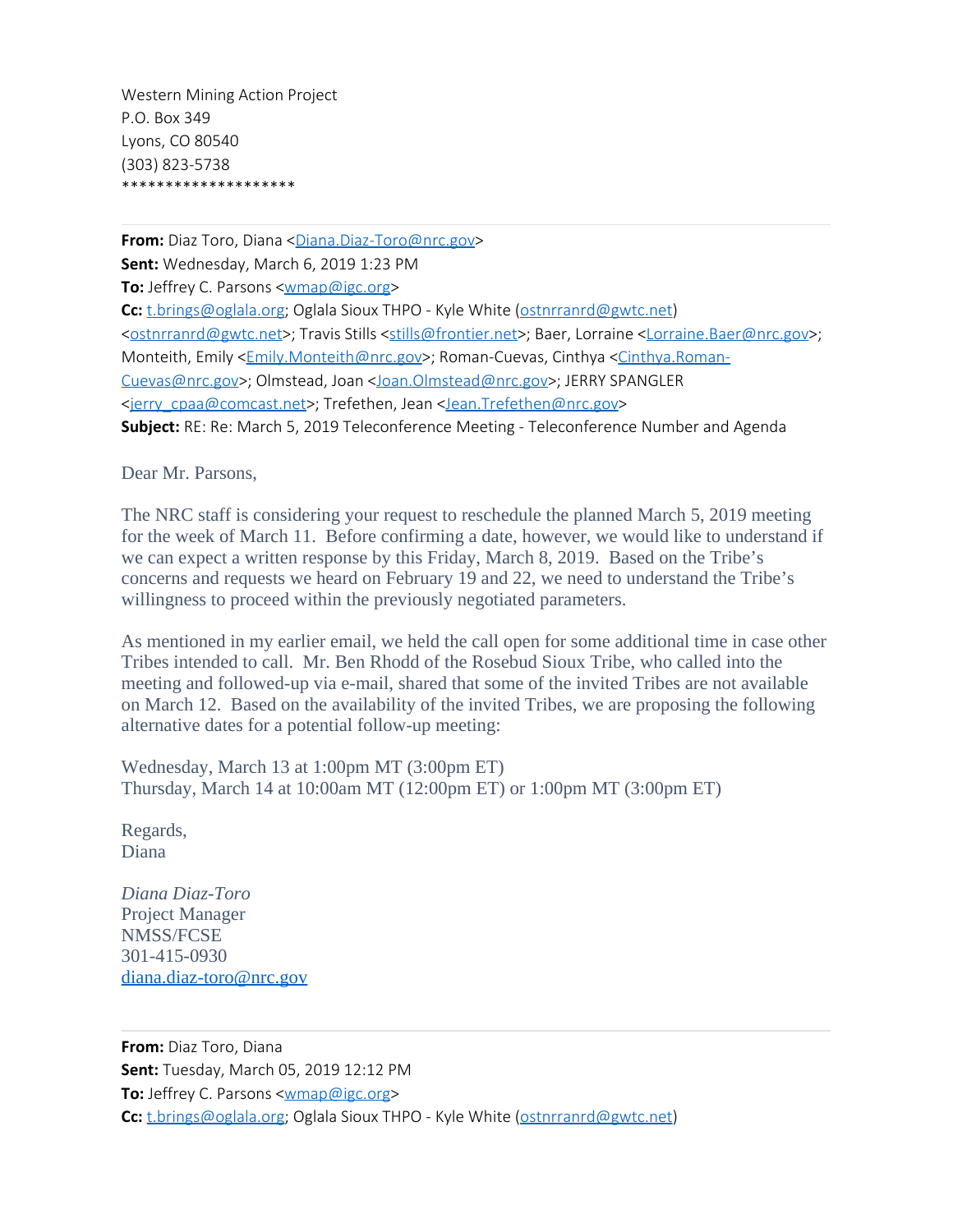[<ostnrranrd@gwtc.net](mailto:ostnrranrd@gwtc.net)>; Travis Stills [<stills@frontier.net](mailto:stills@frontier.net)>; Baer, Lorraine [<Lorraine.Baer@nrc.gov](mailto:Lorraine.Baer@nrc.gov)>; Monteith, Emily [<Emily.Monteith@nrc.gov](mailto:Emily.Monteith@nrc.gov)>; Roman-Cuevas, Cinthya [<Cinthya.Roman-](mailto:Cinthya.Roman-Cuevas@nrc.gov)[Cuevas@nrc.gov](mailto:Cinthya.Roman-Cuevas@nrc.gov)>; Olmstead, Joan <[Joan.Olmstead@nrc.gov](mailto:Joan.Olmstead@nrc.gov)>; JERRY SPANGLER [<jerry\\_cpaa@comcast.net](mailto:jerry_cpaa@comcast.net)>; Trefethen, Jean [<Jean.Trefethen@nrc.gov](mailto:Jean.Trefethen@nrc.gov)> **Subject:** RE: Re: March 5, 2019 Teleconference Meeting - Teleconference Number and Agenda

Mr. Parsons,

Thank you for letting us know you will not be participating in the meeting today. We will hold the call open for 15 minutes in case other Tribes intended to call in to inform them that the meeting has been canceled.

We look forward to the Oglala Sioux Tribe's response by March 8.

Regards, Diana

*Diana Diaz-Toro* Project Manager NMSS/FCSE 301-415-0930 [diana.diaz-toro@nrc.gov](mailto:diana.diaz-toro@nrc.gov)

**From:** Jeffrey C. Parsons [\[mailto:wmap@igc.org](mailto:wmap@igc.org)] **Sent:** Tuesday, March 05, 2019 11:44 AM **To:** Diaz Toro, Diana [<Diana.Diaz-Toro@nrc.gov](mailto:Diana.Diaz-Toro@nrc.gov)> **Cc:** [t.brings@oglala.org;](mailto:t.brings@oglala.org) Oglala Sioux THPO - Kyle White [\(ostnrranrd@gwtc.net](mailto:ostnrranrd@gwtc.net)) [<ostnrranrd@gwtc.net](mailto:ostnrranrd@gwtc.net)>; Travis Stills [<stills@frontier.net](mailto:stills@frontier.net)>; Baer, Lorraine [<Lorraine.Baer@nrc.gov](mailto:Lorraine.Baer@nrc.gov)>; Monteith, Emily <**Emily.Monteith@nrc.gov>**; Roman-Cuevas, Cinthya [<Cinthya.Roman-](mailto:Cinthya.Roman-Cuevas@nrc.gov)[Cuevas@nrc.gov](mailto:Cinthya.Roman-Cuevas@nrc.gov)>; Olmstead, Joan <[Joan.Olmstead@nrc.gov](mailto:Joan.Olmstead@nrc.gov)>; JERRY SPANGLER [<jerry\\_cpaa@comcast.net](mailto:jerry_cpaa@comcast.net)>; Trefethen, Jean [<Jean.Trefethen@nrc.gov](mailto:Jean.Trefethen@nrc.gov)> Subject: [External\_Sender] Re: March 5, 2019 Teleconference Meeting - Teleconference Number and Agenda

Good morning Ms. Diaz-Toro - we have received the letter from NRC Staff sent late in the day last Friday. As you might expect, the harsh and uncompromising tone of the letter came as a surprise to the Tribe. As you know, the Tribe's counsel on the matter were out of town through Sunday night and have not had the opportunity to review the letter in detail or conclude internal discussions with the Tribe. The draft agenda you sent this morning devotes virtually all of the time for the call today to discussing the Tribe's position on the March 1 letter. The Tribe needs more time for review and discussions and cannot join the call today. The Tribe proposes that the call be rescheduled for a later date. The Tribe suggests Tuesday, March 12, which is the first opportunity for the necessary Tribal participants.

\*\*\*\*\*\*\*\*\*\*\*\*\*\*\*\*\*\*\*\*\*\*\* Jeffrey C. Parsons Senior Attorney